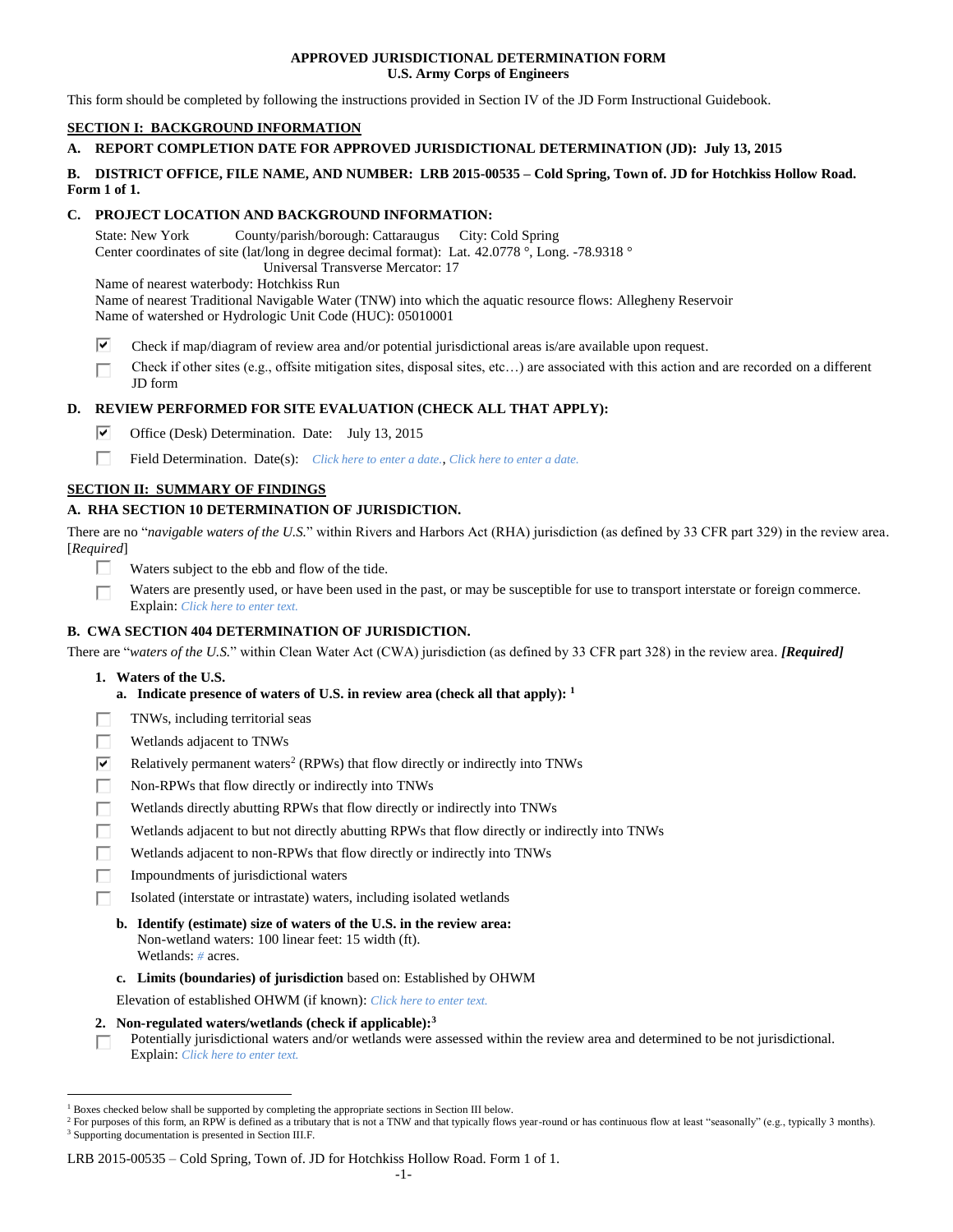## **SECTION III: CWA ANALYSIS**

## **A. TNWs AND WETLANDS ADJACENT TO TNWs**

**The agencies will assert jurisdiction over TNWs and wetlands adjacent to TNWs. If the aquatic resource is a TNW, complete Section III.A.1 and Section III.D.1. only; if the aquatic resource is a wetland adjacent to a TNW, complete Sections III.A.1 and 2 and Section III.D.1.; otherwise, see Section III.B below**.

- **1. TNW**  Identify TNW: *Click here to enter text.* Summarize rationale supporting determination: *Click here to enter text.*
- **2. Wetland adjacent to TNW**

Summarize rationale supporting conclusion that wetland is "adjacent": *Click here to enter text.*

## **B. CHARACTERISTICS OF TRIBUTARY (THAT IS NOT A TNW) AND ITS ADJACENT WETLANDS (IF ANY):**

**This section summarizes information regarding characteristics of the tributary and its adjacent wetlands, if any, and it helps determine whether or not the standards for jurisdiction established under Rapanos have been met.** 

**The agencies will assert jurisdiction over non-navigable tributaries of TNWs where the tributaries are "relatively permanent waters" (RPWs), i.e. tributaries that typically flow year-round or have continuous flow at least seasonally (e.g., typically 3 months). A wetland that directly abuts an RPW is also jurisdictional. If the aquatic resource is not a TNW, but has year-round (perennial) flow, skip to Section III.D.2. If the aquatic resource is a wetland directly abutting a tributary with perennial flow, skip to Section III.D.4.**

**A wetland that is adjacent to but that does not directly abut an RPW requires a significant nexus evaluation. Corps districts and EPA regions will include in the record any available information that documents the existence of a significant nexus between a relatively permanent tributary that is not perennial (and its adjacent wetlands if any) and a traditional navigable water, even though a significant nexus finding is not required as a matter of law.**

**If the waterbody<sup>4</sup> is not an RPW, or a wetland directly abutting an RPW, a JD will require additional data to determine if the waterbody has a significant nexus with a TNW. If the tributary has adjacent wetlands, the significant nexus evaluation must consider the tributary in combination with all of its adjacent wetlands. This significant nexus evaluation that combines, for analytical purposes, the tributary and all of its adjacent wetlands is used whether the review area identified in the JD request is the tributary, or its adjacent wetlands, or both. If the JD covers a tributary with adjacent wetlands, complete Section III.B.1 for the tributary, Section III.B.2 for any onsite wetlands, and Section III.B.3 for all wetlands adjacent to that tributary, both onsite and offsite. The determination whether a significant nexus exists is determined in Section III.C below.**

**1. Characteristics of non-TNWs that flow directly or indirectly into TNW**

**(i) General Area Conditions:**

Watershed size: *# Choose an item.* Drainage area: *# Choose an item.*

Average annual rainfall: *#* inches Average annual snowfall: *#* inches

### **(ii) Physical Characteristics:**

 $\overline{a}$ 

- (a) Relationship with TNW:
	- $\Box$  Tributary flows directly into TNW.

Tributary flows through *Choose an item.* tributaries before entering TNW.

Project waters are *Choose an item.* river miles from TNW. Project waters are *Choose an item.* river miles from RPW. Project waters are *Choose an item.* aerial (straight) miles from TNW. Project waters are *Choose an item.* aerial (straight) miles from RPW. Project waters cross or serve as state boundaries. Explain: *Click here to enter text.*

Identify flow route to TNW<sup>5</sup>: Click here to enter text. Tributary stream order, if known: *Click here to enter text.*

(b) General Tributary Characteristics (check all that apply):

**Tributary** is:  $\Box$  Natural

- Artificial (man-made). Explain: *Click here to enter text.*
- Manipulated (man-altered). Explain: *Click here to enter text.*

<sup>&</sup>lt;sup>4</sup> Note that the Instructional Guidebook contains additional information regarding swales, ditches, washes, and erosional features generally and in the arid West. <sup>5</sup> Flow route can be described by identifying, e.g., tributary a, which flows through the review area, to flow into tributary b, which then flows into TNW.

LRB 2015-00535 – Cold Spring, Town of. JD for Hotchkiss Hollow Road. Form 1 of 1.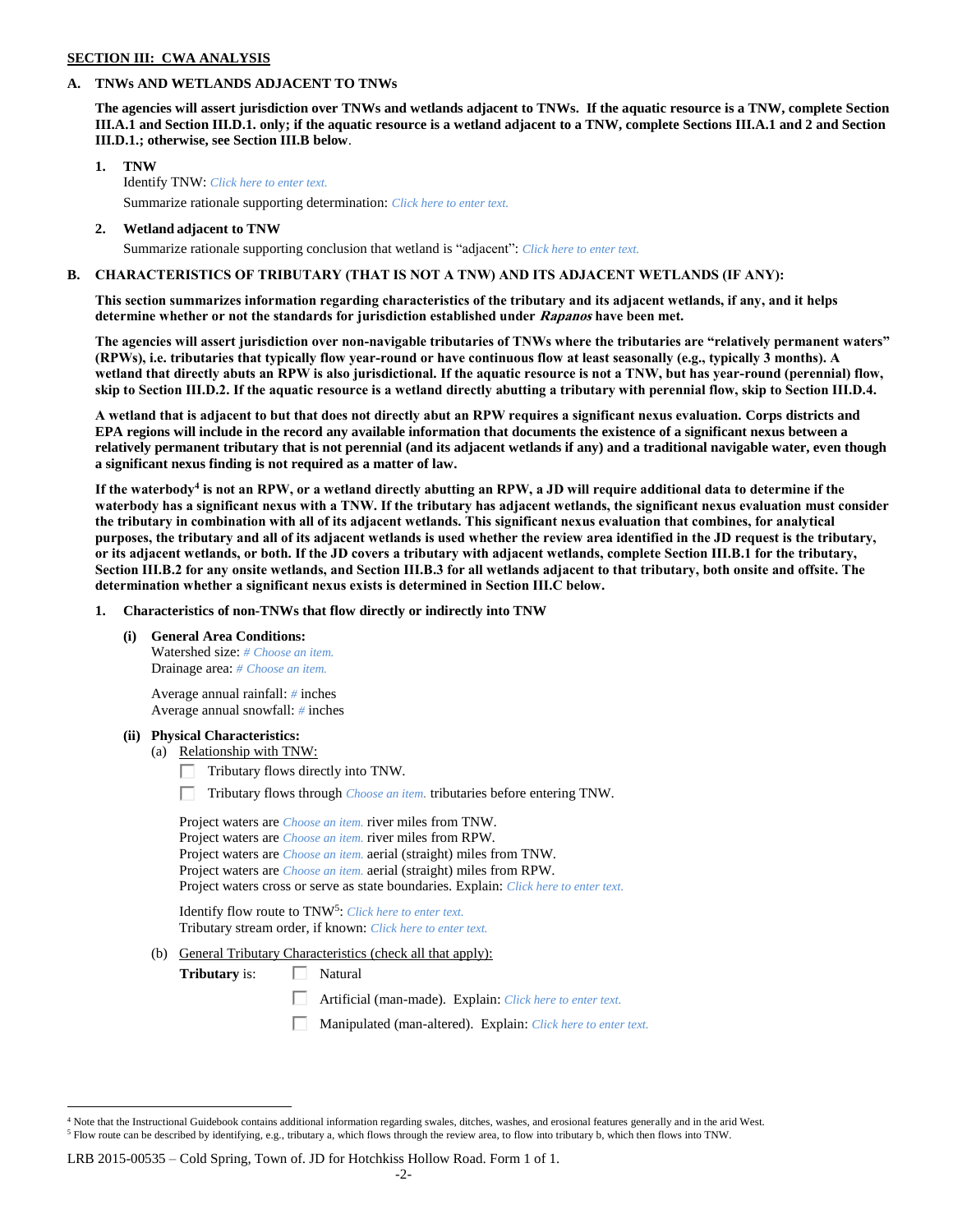|     | Tributary properties with respect to top of bank (estimate):<br>Average width: # feet<br>Average depth: $#$ feet<br>Average side slopes: Choose an item.                                                                                                                                                                                                                                                                                                                                                                                                                                                                                                                                                         |  |
|-----|------------------------------------------------------------------------------------------------------------------------------------------------------------------------------------------------------------------------------------------------------------------------------------------------------------------------------------------------------------------------------------------------------------------------------------------------------------------------------------------------------------------------------------------------------------------------------------------------------------------------------------------------------------------------------------------------------------------|--|
|     | Primary tributary substrate composition (check all that apply):                                                                                                                                                                                                                                                                                                                                                                                                                                                                                                                                                                                                                                                  |  |
|     | Silts<br>Sands<br>Concrete                                                                                                                                                                                                                                                                                                                                                                                                                                                                                                                                                                                                                                                                                       |  |
|     | Cobbles<br>Gravel<br>Muck                                                                                                                                                                                                                                                                                                                                                                                                                                                                                                                                                                                                                                                                                        |  |
|     | Bedrock<br>ш<br>Vegetation. Type/% cover: Click here to enter text.                                                                                                                                                                                                                                                                                                                                                                                                                                                                                                                                                                                                                                              |  |
|     | Other. Explain: Click here to enter text.                                                                                                                                                                                                                                                                                                                                                                                                                                                                                                                                                                                                                                                                        |  |
|     | Tributary condition/stability [e.g., highly eroding, sloughing banks]. Explain: Click here to enter text.<br>Presence of run/riffle/pool complexes. Explain: Click here to enter text.<br>Tributary geometry: Choose an item.<br>Tributary gradient (approximate average slope): #%                                                                                                                                                                                                                                                                                                                                                                                                                              |  |
| (c) | Flow:<br>Tributary provides for: Choose an item.<br>Estimate average number of flow events in review area/year: Choose an item.<br>Describe flow regime: Click here to enter text.<br>Other information on duration and volume: Click here to enter text.                                                                                                                                                                                                                                                                                                                                                                                                                                                        |  |
|     | <b>Surface flow is:</b> <i>Choose an item.</i> <b>Characteristics:</b> <i>Click here to enter text.</i>                                                                                                                                                                                                                                                                                                                                                                                                                                                                                                                                                                                                          |  |
|     | Subsurface flow: Choose an item. Explain findings: Click here to enter text.<br>Dye (or other) test performed: Click here to enter text.                                                                                                                                                                                                                                                                                                                                                                                                                                                                                                                                                                         |  |
|     | Tributary has (check all that apply):<br>Bed and banks<br>OHWM <sup>6</sup> (check all indicators that apply):<br>clear, natural line impressed on the bank [<br>the presence of litter and debris<br>changes in the character of soil<br>destruction of terrestrial vegetation<br>shelving<br>the presence of wrack line<br>vegetation matted down, bent, or absent<br>sediment sorting<br>leaf litter disturbed or washed away<br>scour<br>sediment deposition<br>multiple observed or predicted flow events<br>water staining<br>abrupt change in plant community Click here to enter text.<br>other (list): Click here to enter text.<br>Discontinuous OHWM. <sup>7</sup> Explain: Click here to enter text. |  |
|     | If factors other than the OHWM were used to determine lateral extent of CWA jurisdiction (check all that apply):                                                                                                                                                                                                                                                                                                                                                                                                                                                                                                                                                                                                 |  |
|     | High Tide Line indicated by:<br>Mean High Water Mark indicated by:                                                                                                                                                                                                                                                                                                                                                                                                                                                                                                                                                                                                                                               |  |
|     | oil or scum line along shore objects<br>survey to available datum;                                                                                                                                                                                                                                                                                                                                                                                                                                                                                                                                                                                                                                               |  |
|     | fine shell or debris deposits (foreshore)<br>physical markings;                                                                                                                                                                                                                                                                                                                                                                                                                                                                                                                                                                                                                                                  |  |
|     | physical markings/characteristics<br>vegetation lines/changes in vegetation types.<br>tidal gauges                                                                                                                                                                                                                                                                                                                                                                                                                                                                                                                                                                                                               |  |
|     | other (list): Click here to enter text.                                                                                                                                                                                                                                                                                                                                                                                                                                                                                                                                                                                                                                                                          |  |
|     |                                                                                                                                                                                                                                                                                                                                                                                                                                                                                                                                                                                                                                                                                                                  |  |
|     | (iii) Chemical Characteristics:<br>Characterize tributary (e.g., water color is clear, discolored, oily film; water quality; general watershed characteristics, etc.).                                                                                                                                                                                                                                                                                                                                                                                                                                                                                                                                           |  |
|     | <b>Explain:</b> Click here to enter text.                                                                                                                                                                                                                                                                                                                                                                                                                                                                                                                                                                                                                                                                        |  |

Identify specific pollutants, if known: *Click here to enter text.*

 $\overline{a}$ 

<sup>6</sup>A natural or man-made discontinuity in the OHWM does not necessarily sever jurisdiction (e.g., where the stream temporarily flows underground, or where the OHWM has been removed by development or agricultural practices). Where there is a break in the OHWM that is unrelated to the waterbody's flow regime (e.g., flow over a rock outcrop or through a culvert), the agencies will look for indicators of flow above and below the break. 7 Ibid.

LRB 2015-00535 – Cold Spring, Town of. JD for Hotchkiss Hollow Road. Form 1 of 1.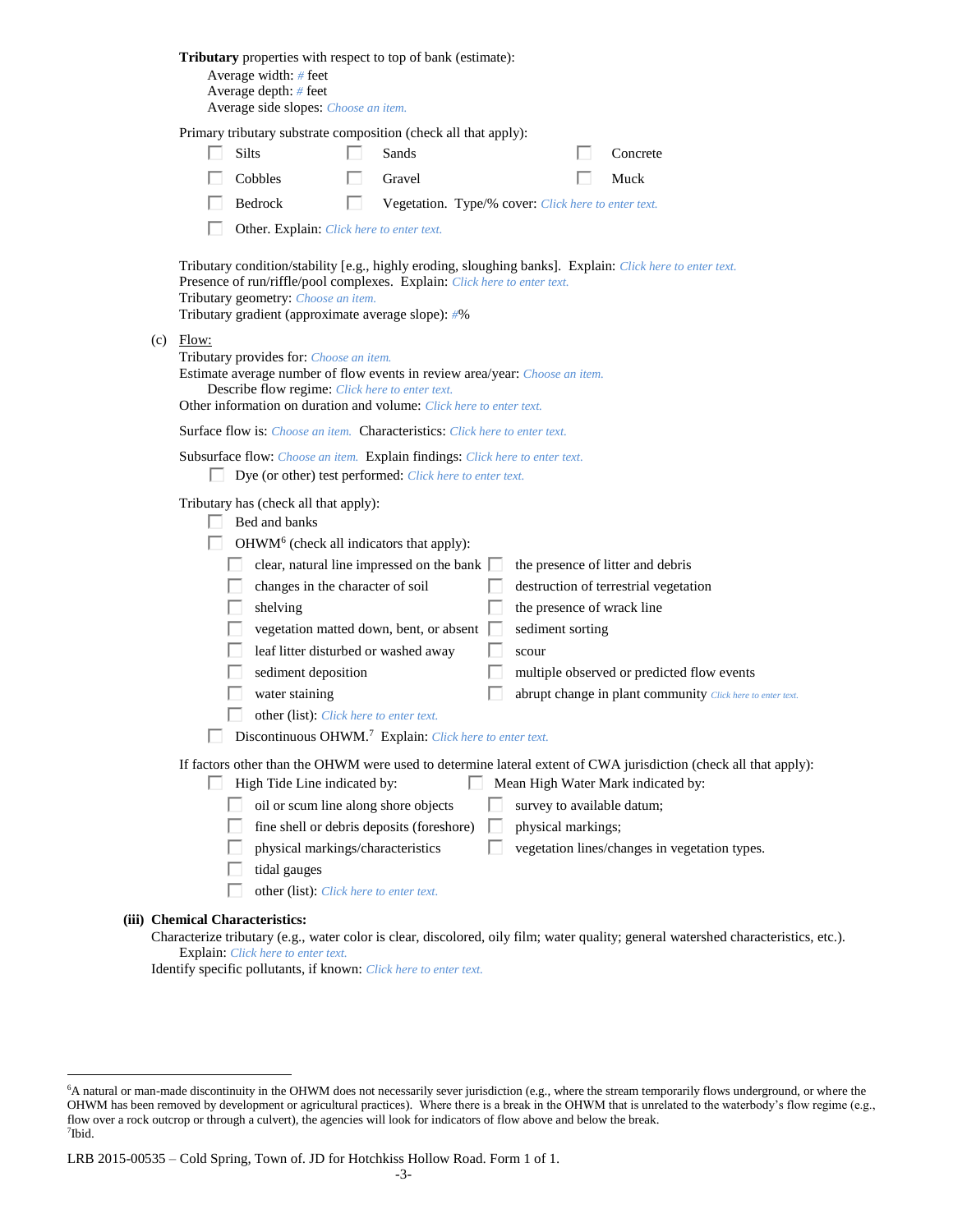## **(iv) Biological Characteristics. Channel supports (check all that apply):**

- Riparian corridor. Characteristics (type, average width): *Click here to enter text.*
- Wetland fringe. Characteristics: *Click here to enter text.*
- $\Box$  Habitat for:
	- Federally Listed species. Explain findings: *Click here to enter text.*
	- Fish/spawn areas. Explain findings: *Click here to enter text.*
	- $\Box$ Other environmentally-sensitive species. Explain findings: *Click here to enter text.*
	- П Aquatic/wildlife diversity. Explain findings: *Click here to enter text.*

### **2. Characteristics of wetlands adjacent to non-TNW that flow directly or indirectly into TNW**

#### **(i) Physical Characteristics:**

- (a) General Wetland Characteristics: Properties: Wetland size: *#* acres Wetland type. Explain: *Click here to enter text.* Wetland quality. Explain: *Click here to enter text.* Project wetlands cross or serve as state boundaries. Explain: *Click here to enter text.*
- (b) General Flow Relationship with Non-TNW:
	- Flow is: *Choose an item.* Explain: *Click here to enter text.*

Surface flow is: *Choose an item.* Characteristics: *Click here to enter text.*

Subsurface flow: *Choose an item.* Explain findings: *Click here to enter text.*

Dye (or other) test performed: *Click here to enter text.*

## (c) Wetland Adjacency Determination with Non-TNW:

- П Directly abutting
- Г. Not directly abutting
	- П. Discrete wetland hydrologic connection. Explain: *Click here to enter text.*
	- П. Ecological connection. Explain: *Click here to enter text.*
	- П. Separated by berm/barrier. Explain: *Click here to enter text.*
- (d) Proximity (Relationship) to TNW

Project wetlands are *Choose an item.* river miles from TNW. Project waters are *Choose an item.* aerial (straight) miles from TNW. Flow is from: *Choose an item.* Estimate approximate location of wetland as within the *Choose an item.* floodplain.

#### **(ii) Chemical Characteristics:**

Characterize wetland system (e.g., water color is clear, brown, oil film on surface; water quality; general watershed characteristics; etc.). Explain: *Click here to enter text.*

Identify specific pollutants, if known: *Click here to enter text.*

### **(iii) Biological Characteristics. Wetland supports (check all that apply):**

- Riparian buffer. Characteristics (type, average width): *Click here to enter text.*
	- Vegetation type/percent cover. Explain: *Click here to enter text.*
	- Habitat for:
	- Federally Listed species. Explain findings: *Click here to enter text*.
	- Fish/spawn areas. Explain findings: *Click here to enter text.*
	- Other environmentally-sensitive species. Explain findings: *Click here to enter text.*
	- $\Box$ Aquatic/wildlife diversity. Explain findings: *Click here to enter text.*

## **3. Characteristics of all wetlands adjacent to the tributary (if any)**

All wetland(s) being considered in the cumulative analysis: *Choose an item.* Approximately (*#*) acres in total are being considered in the cumulative analysis.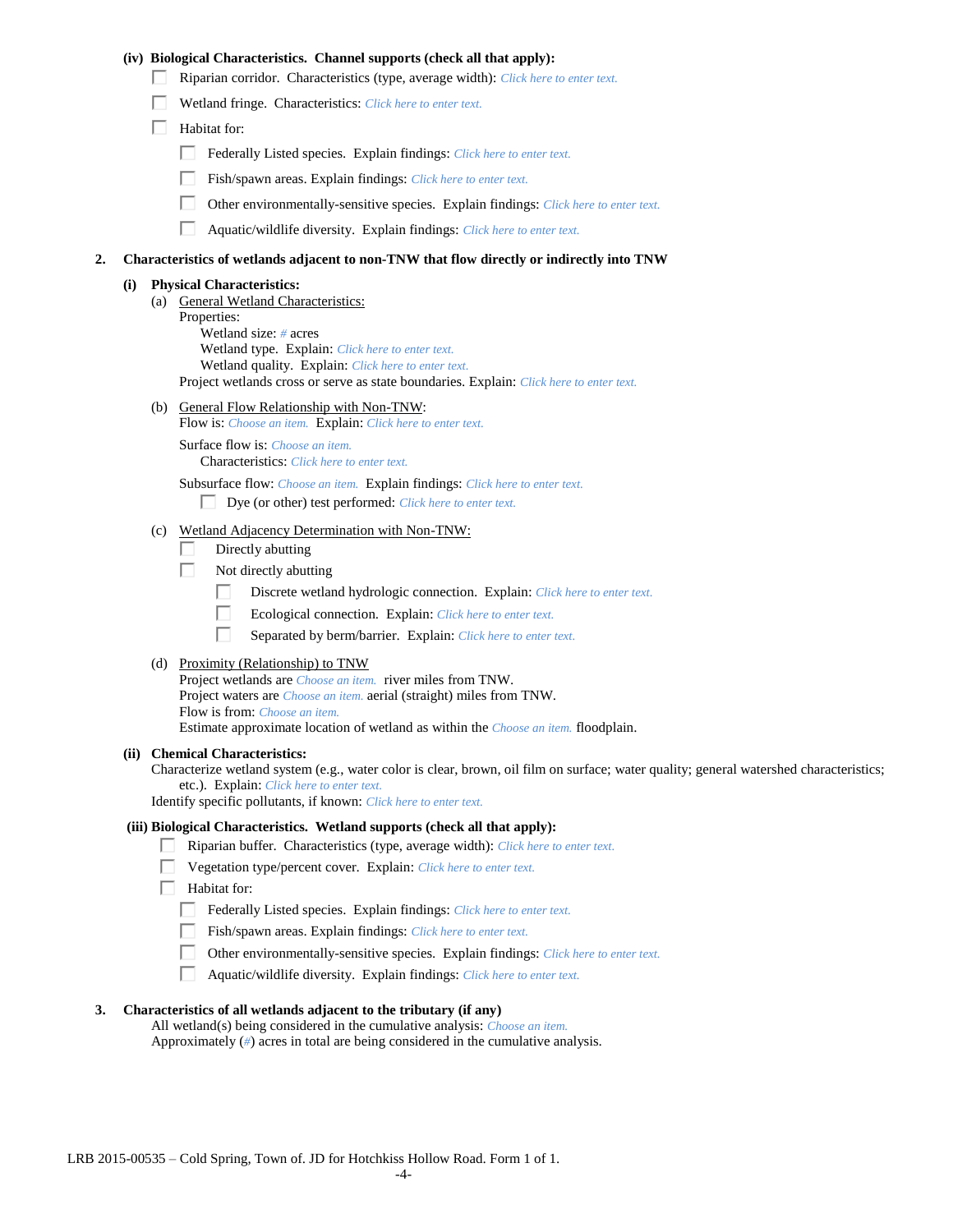For each wetland, specify the following:

| Directly abuts? $(Y/N)$ | Size (in acres) | Directly abuts? $(Y/N)$ | Size (in acres) |
|-------------------------|-----------------|-------------------------|-----------------|
|                         |                 |                         |                 |
| Y/N                     |                 | Y/N                     |                 |
| Y/N                     |                 | $\sqrt{N}$              |                 |
|                         |                 | $\alpha$                |                 |

Summarize overall biological, chemical and physical functions being performed: *Click here to enter text.*

## **C. SIGNIFICANT NEXUS DETERMINATION**

**A significant nexus analysis will assess the flow characteristics and functions of the tributary itself and the functions performed by any wetlands adjacent to the tributary to determine if they significantly affect the chemical, physical, and biological integrity of a TNW. For each of the following situations, a significant nexus exists if the tributary, in combination with all of its adjacent wetlands, has more than a speculative or insubstantial effect on the chemical, physical and/or biological integrity of a TNW. Considerations when evaluating significant nexus include, but are not limited to the volume, duration, and frequency of the flow of water in the tributary and its proximity to a TNW, and the functions performed by the tributary and all its adjacent wetlands. It is not appropriate to determine significant nexus based solely on any specific threshold of distance (e.g. between a tributary and its adjacent wetland or between a tributary and the TNW). Similarly, the fact an adjacent wetland lies within or outside of a floodplain is not solely determinative of significant nexus.** 

### **Draw connections between the features documented and the effects on the TNW, as identified in the** *Rapanos* **Guidance and discussed in the Instructional Guidebook. Factors to consider include, for example:**

- Does the tributary, in combination with its adjacent wetlands (if any), have the capacity to carry pollutants or flood waters to TNWs, or to reduce the amount of pollutants or flood waters reaching a TNW?
- Does the tributary, in combination with its adjacent wetlands (if any), provide habitat and lifecycle support functions for fish and other species, such as feeding, nesting, spawning, or rearing young for species that are present in the TNW?
- Does the tributary, in combination with its adjacent wetlands (if any), have the capacity to transfer nutrients and organic carbon that support downstream foodwebs?
- Does the tributary, in combination with its adjacent wetlands (if any), have other relationships to the physical, chemical, or biological integrity of the TNW?

## *Note: the above list of considerations is not inclusive and other functions observed or known to occur should be documented below:*

- **1. Significant nexus findings for non-RPW that has no adjacent wetlands and flows directly or indirectly into TNWs.** Explain findings of presence or absence of significant nexus below, based on the tributary itself, then go to Section III.D: *Click here to enter text.*
- **2. Significant nexus findings for non-RPW and its adjacent wetlands, where the non-RPW flows directly or indirectly into TNWs.**  Explain findings of presence or absence of significant nexus below, based on the tributary in combination with all of its adjacent wetlands, then go to Section III.D: *Click here to enter text.*
- **3. Significant nexus findings for wetlands adjacent to an RPW but that do not directly abut the RPW.** Explain findings of presence or absence of significant nexus below, based on the tributary in combination with all of its adjacent wetlands, then go to Section III.D: *Click here to enter text.*

## **D. DETERMINATIONS OF JURISDICTIONAL FINDINGS. THE SUBJECT WATERS/WETLANDS ARE (CHECK ALL THAT APPLY):**

- **1. TNWs and Adjacent Wetlands.** Check all that apply and provide size estimates in review area:
	- TNWs: *#* linear feet *#* width (ft), Or, *#* acres.
	- $\Box$ Wetlands adjacent to TNWs: *#* acres.

## **2. RPWs that flow directly or indirectly into TNWs.**

- $\nabla$  Tributaries of TNWs where tributaries typically flow year-round are jurisdictional. Provide data and rationale indicating that tributary is perennial: Hotchkiss Run is depicted on the USGS NY Steamburg Quadrangle as a solid blue named line. The tributary measures about 15 feet in width from bank to bank and has well defined bed and banks. The bed load consists of gravel and small cobbles.
- Tributaries of TNW where tributaries have continuous flow "seasonally" (e.g., typically three months each year) are jurisdictional. Data supporting this conclusion is provided at Section III.B. Provide rationale indicating that tributary flows seasonally: *Click here to enter text.*.

Provide estimates for jurisdictional waters in the review area (check all that apply):

- Tributary waters:  $\#$  linear feet  $\#$  width (ft).
- Other non-wetland waters: *#* acres.

Identify type(s) of waters: *Click here to enter text.*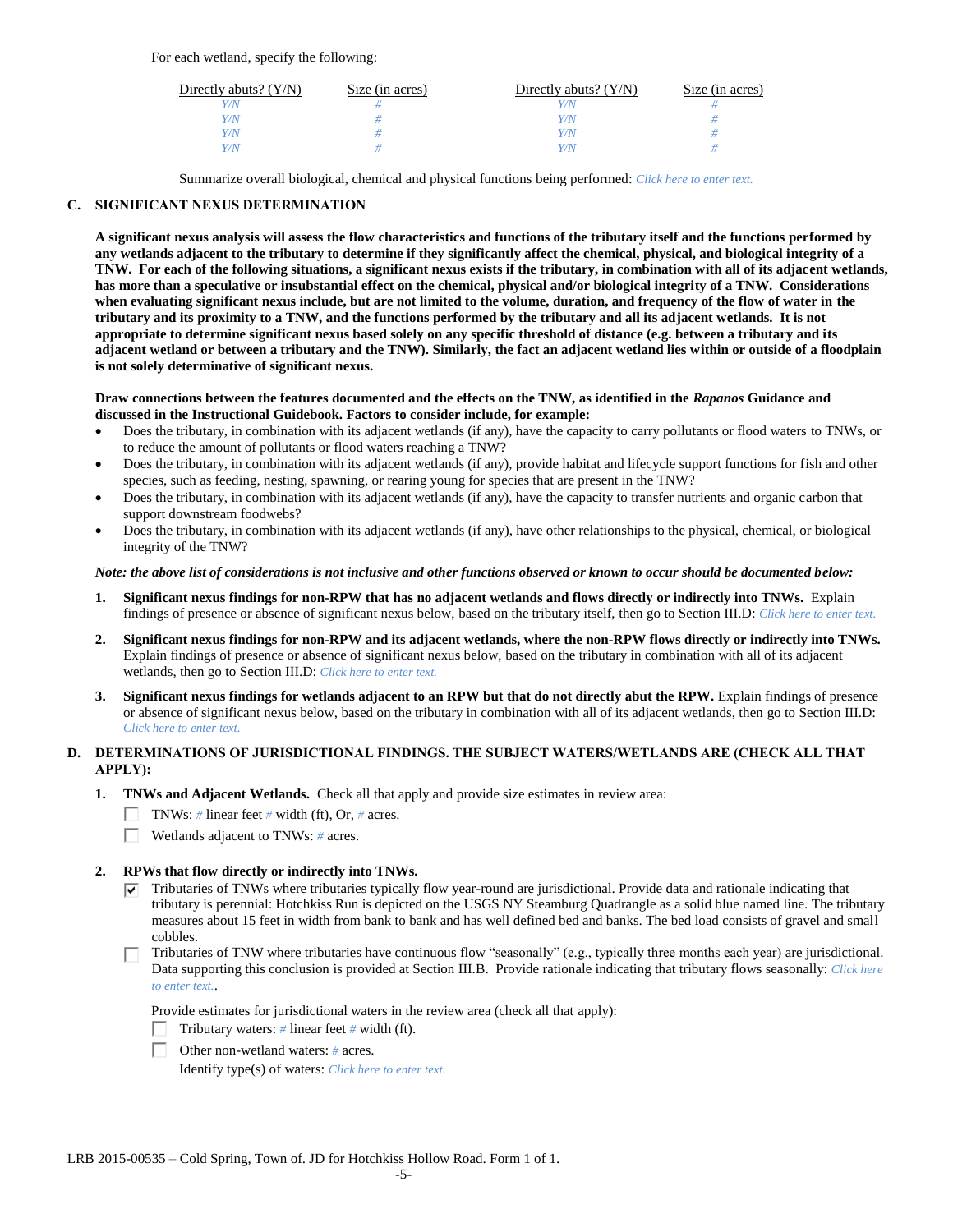## **3. Non-RPWs<sup>8</sup> that flow directly or indirectly into TNWs.**

Waterbody that is not a TNW or an RPW, but flows directly or indirectly into a TNW, and it has a significant nexus with a Г. TNW is jurisdictional. Data supporting this conclusion is provided at Section III.C.

Provide estimates for jurisdictional waters within the review area (check all that apply):

- Tributary waters: *#* linear feet *#* width (ft).  $\mathbf{L}$
- Other non-wetland waters: *#* acres.
	- Identify type(s) of waters: *Click here to enter text.*

## **4. Wetlands directly abutting an RPW that flow directly or indirectly into TNWs.**

- Wetlands directly abut RPW and thus are jurisdictional as adjacent wetlands. п
	- Wetlands directly abutting an RPW where tributaries typically flow year-round. Provide data and rationale indicating that tributary is perennial in Section III.D.2, above. Provide rationale indicating that wetland is directly abutting an RPW: *Click here to enter text.*

Wetlands directly abutting an RPW where tributaries typically flow "seasonally." Provide data indicating that tributary is seasonal in Section III.B and rationale in Section III.D.2, above. Provide rationale indicating that wetland is directly abutting an RPW: *Click here to enter text.*

Provide acreage estimates for jurisdictional wetlands in the review area: *#* acres.

## **5. Wetlands adjacent to but not directly abutting an RPW that flow directly or indirectly into TNWs.**

Wetlands that do not directly abut an RPW, but when considered in combination with the tributary to which they are  $\mathbf{I}$ adjacent and with similarly situated adjacent wetlands, have a significant nexus with a TNW are jurisidictional. Data supporting this conclusion is provided at Section III.C.

Provide acreage estimates for jurisdictional wetlands in the review area: *#* acres.

## **6. Wetlands adjacent to non-RPWs that flow directly or indirectly into TNWs.**

Wetlands adjacent to such waters, and have when considered in combination with the tributary to which they are adjacent П and with similarly situated adjacent wetlands, have a significant nexus with a TNW are jurisdictional. Data supporting this conclusion is provided at Section III.C.

Provide estimates for jurisdictional wetlands in the review area: *#* acres.

## **7. Impoundments of jurisdictional waters. 9**

As a general rule, the impoundment of a jurisdictional tributary remains jurisdictional.

- П Demonstrate that impoundment was created from "waters of the U.S.," or
- Demonstrate that water meets the criteria for one of the categories presented above (1-6), or
- Г Demonstrate that water is isolated with a nexus to commerce (see E below).

## **E. ISOLATED [INTERSTATE OR INTRA-STATE] WATERS, INCLUDING ISOLATED WETLANDS, THE USE, DEGRADATION OR DESTRUCTION OF WHICH COULD AFFECT INTERSTATE COMMERCE, INCLUDING ANY SUCH WATERS (CHECK ALL THAT APPLY):<sup>10</sup>**

- Π. which are or could be used by interstate or foreign travelers for recreational or other purposes.
- from which fish or shellfish are or could be taken and sold in interstate or foreign commerce. П.
- П which are or could be used for industrial purposes by industries in interstate commerce.
- П. Interstate isolated waters.Explain: *Click here to enter text.*
- П. Other factors.Explain: *Click here to enter text.*

#### **Identify water body and summarize rationale supporting determination:** *Click here to enter text.*

Provide estimates for jurisdictional waters in the review area (check all that apply):

- Tributary waters:  $\#$  linear feet  $\#$  width (ft).
- Other non-wetland waters: *#* acres.

Identify type(s) of waters: *Click here to enter text.*

Wetlands: *#* acres.

 $\overline{a}$ 

<sup>8</sup>See Footnote # 3.

<sup>&</sup>lt;sup>9</sup> To complete the analysis refer to the key in Section III.D.6 of the Instructional Guidebook.

<sup>&</sup>lt;sup>10</sup> Prior to asserting or declining CWA jurisdiction based solely on this category, Corps Districts will elevate the action to Corps and EPA HQ for review consistent with the process described in the Corps/EPA *Memorandum Regarding CWA Act Jurisdiction Following Rapanos.*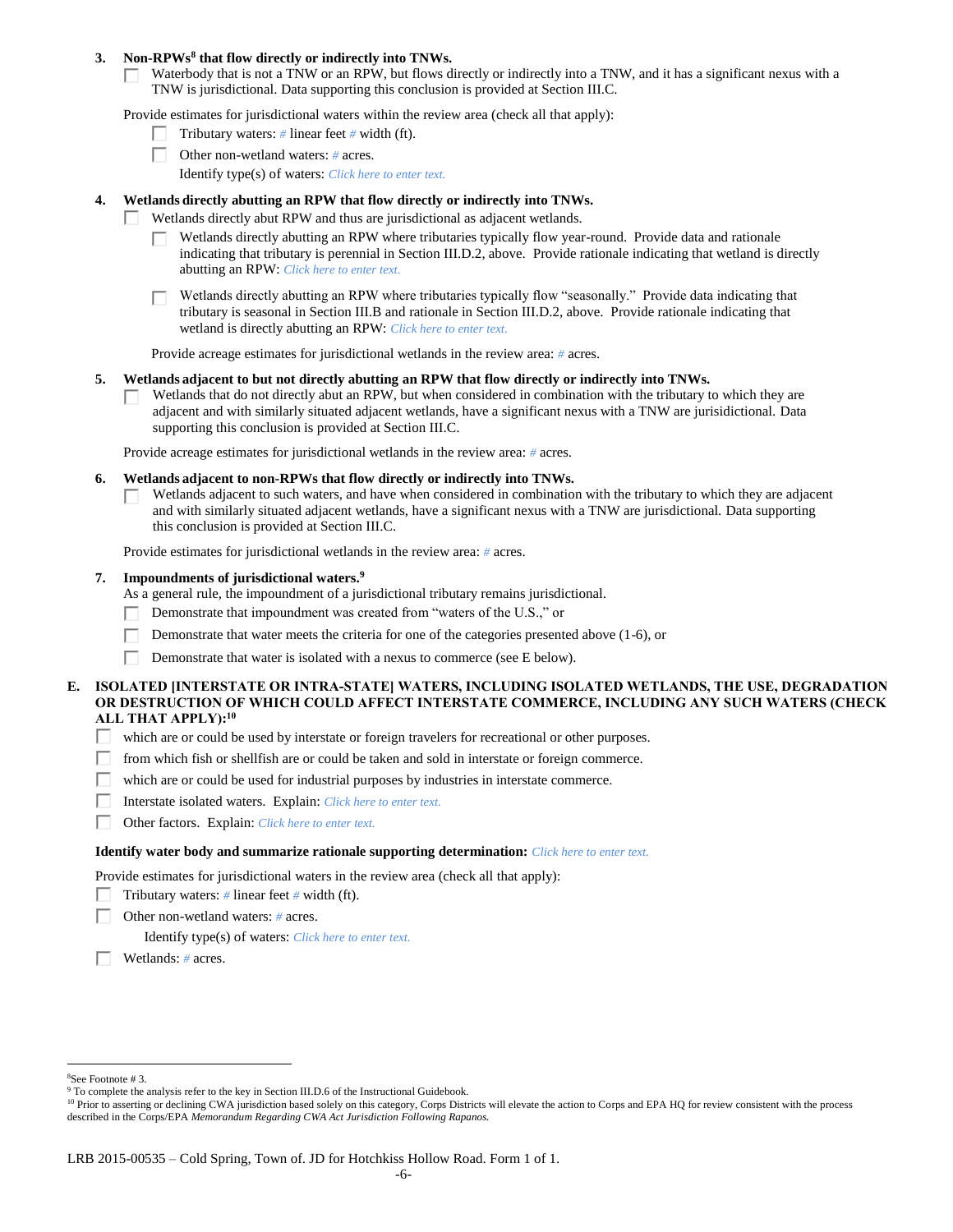| F.                                                                                                                                                                                                         | NON-JURISDICTIONAL WATERS, INCLUDING WETLANDS (CHECK ALL THAT APPLY): |                                                                                                                                                                                                                                                                                                                                                                                                                                                                           |  |  |
|------------------------------------------------------------------------------------------------------------------------------------------------------------------------------------------------------------|-----------------------------------------------------------------------|---------------------------------------------------------------------------------------------------------------------------------------------------------------------------------------------------------------------------------------------------------------------------------------------------------------------------------------------------------------------------------------------------------------------------------------------------------------------------|--|--|
|                                                                                                                                                                                                            | $\Box$                                                                | If potential wetlands were assessed within the review area, these areas did not meet the criteria in the 1987 Corps of Engineers<br>Wetland Delineation Manual and/or appropriate Regional Supplements.<br>Review area included isolated waters with no substantial nexus to interstate (or foreign) commerce.<br>Prior to the Jan 2001 Supreme Court decision in "SWANCC," the review area would have been regulated based solely on the<br>"Migratory Bird Rule" (MBR). |  |  |
|                                                                                                                                                                                                            | □                                                                     | Waters do not meet the "Significant Nexus" standard, where such a finding is required for jurisdiction. Explain: Click here to enter text.                                                                                                                                                                                                                                                                                                                                |  |  |
|                                                                                                                                                                                                            | □                                                                     | Other: (explain, if not covered above): Click here to enter text.                                                                                                                                                                                                                                                                                                                                                                                                         |  |  |
|                                                                                                                                                                                                            |                                                                       | Provide acreage estimates for non-jurisdictional waters in the review area, where the sole potential basis of jurisdiction is the MBR factors<br>(i.e., presence of migratory birds, presence of endangered species, use of water for irrigated agriculture), using best professional judgment<br>(check all that apply):                                                                                                                                                 |  |  |
|                                                                                                                                                                                                            |                                                                       | Non-wetland waters (i.e., rivers, streams): # linear feet # width (ft).                                                                                                                                                                                                                                                                                                                                                                                                   |  |  |
|                                                                                                                                                                                                            |                                                                       | Lakes/ponds: $# \, \text{acres.}$                                                                                                                                                                                                                                                                                                                                                                                                                                         |  |  |
|                                                                                                                                                                                                            |                                                                       | Other non-wetland waters: # acres. List type of aquatic resource: Click here to enter text                                                                                                                                                                                                                                                                                                                                                                                |  |  |
|                                                                                                                                                                                                            | Wetlands: # acres.                                                    |                                                                                                                                                                                                                                                                                                                                                                                                                                                                           |  |  |
| Provide acreage estimates for non-jurisdictional waters in the review area that do not meet the "Significant Nexus" standard, where such a<br>finding is required for jurisdiction (check all that apply): |                                                                       |                                                                                                                                                                                                                                                                                                                                                                                                                                                                           |  |  |
|                                                                                                                                                                                                            |                                                                       | Non-wetland waters (i.e., rivers, streams): $\#$ linear feet $\#$ width (ft).                                                                                                                                                                                                                                                                                                                                                                                             |  |  |
|                                                                                                                                                                                                            |                                                                       | Lakes/ponds: $# \, \text{acres.}$                                                                                                                                                                                                                                                                                                                                                                                                                                         |  |  |
|                                                                                                                                                                                                            |                                                                       | Other non-wetland waters: # acres. List type of aquatic resource: Click here to enter text                                                                                                                                                                                                                                                                                                                                                                                |  |  |
|                                                                                                                                                                                                            |                                                                       | Wetlands: # acres.                                                                                                                                                                                                                                                                                                                                                                                                                                                        |  |  |
|                                                                                                                                                                                                            |                                                                       | <b>SECTION IV: DATA SOURCES.</b>                                                                                                                                                                                                                                                                                                                                                                                                                                          |  |  |
|                                                                                                                                                                                                            | ▽                                                                     | A. SUPPORTING DATA. Data reviewed for JD (check all that apply - checked items shall be included in case file and, where checked and<br>requested, appropriately reference sources below):<br>Maps, plans, plots or plat submitted by or on behalf of the applicant/consultant: Click here to enter text.                                                                                                                                                                 |  |  |
|                                                                                                                                                                                                            |                                                                       | Data sheets prepared/submitted by or on behalf of the applicant/consultant.                                                                                                                                                                                                                                                                                                                                                                                               |  |  |
|                                                                                                                                                                                                            |                                                                       | Office concurs with data sheets/delineation report.                                                                                                                                                                                                                                                                                                                                                                                                                       |  |  |
|                                                                                                                                                                                                            |                                                                       | Office does not concur with data sheets/delineation report.                                                                                                                                                                                                                                                                                                                                                                                                               |  |  |
|                                                                                                                                                                                                            |                                                                       | Data sheets prepared by the Corps: Click here to enter text.                                                                                                                                                                                                                                                                                                                                                                                                              |  |  |
|                                                                                                                                                                                                            |                                                                       | Corps navigable waters' study: Click here to enter text.                                                                                                                                                                                                                                                                                                                                                                                                                  |  |  |
|                                                                                                                                                                                                            | ⊽                                                                     | U.S. Geological Survey Hydrologic Atlas: Click here to enter text.                                                                                                                                                                                                                                                                                                                                                                                                        |  |  |
|                                                                                                                                                                                                            |                                                                       | USGS NHD data.                                                                                                                                                                                                                                                                                                                                                                                                                                                            |  |  |
|                                                                                                                                                                                                            |                                                                       | $\overline{\triangledown}$ USGS 8 and 12 digit HUC maps.                                                                                                                                                                                                                                                                                                                                                                                                                  |  |  |
|                                                                                                                                                                                                            | ∣V                                                                    | U.S. Geological Survey map(s). Cite scale & quad name: USGS NY Steamburg Quadrangle: 1"=2,000"                                                                                                                                                                                                                                                                                                                                                                            |  |  |
|                                                                                                                                                                                                            | ⊽                                                                     | USDA Natural Resources Conservation Service Soil Survey. Citation: http://websoilsurvey.nrcs.usda.gov/app/<br>National wetlands inventory map(s). Cite name: http://www.fws.gov/wetlands/Data/Mapper.html                                                                                                                                                                                                                                                                 |  |  |
|                                                                                                                                                                                                            | ∣V                                                                    |                                                                                                                                                                                                                                                                                                                                                                                                                                                                           |  |  |
|                                                                                                                                                                                                            | ⊽                                                                     | State/Local wetland inventory map(s): http://www.dec.ny.gov/animals/38801.html                                                                                                                                                                                                                                                                                                                                                                                            |  |  |
|                                                                                                                                                                                                            |                                                                       | FEMA/FIRM maps: Click here to enter text.<br>100-year Floodplain Elevation is: Click here to enter text. (National Geodectic Vertical Datum of 1929)                                                                                                                                                                                                                                                                                                                      |  |  |
|                                                                                                                                                                                                            |                                                                       | Photographs: $\overline{\blacktriangledown}$ Aerial (Name & Date): Bing Maps Oblique aerial imagery                                                                                                                                                                                                                                                                                                                                                                       |  |  |
|                                                                                                                                                                                                            | ⊽                                                                     | or $\Box$<br>Other (Name & Date): Click here to enter text.                                                                                                                                                                                                                                                                                                                                                                                                               |  |  |
|                                                                                                                                                                                                            |                                                                       | Previous determination(s). File no. and date of response letter: Click here to enter text.                                                                                                                                                                                                                                                                                                                                                                                |  |  |
|                                                                                                                                                                                                            |                                                                       | Applicable/supporting case law: Click here to enter text.                                                                                                                                                                                                                                                                                                                                                                                                                 |  |  |
|                                                                                                                                                                                                            |                                                                       | Applicable/supporting scientific literature: Click here to enter text.                                                                                                                                                                                                                                                                                                                                                                                                    |  |  |
|                                                                                                                                                                                                            |                                                                       | Other information (please specify): Click here to enter text.                                                                                                                                                                                                                                                                                                                                                                                                             |  |  |
|                                                                                                                                                                                                            |                                                                       |                                                                                                                                                                                                                                                                                                                                                                                                                                                                           |  |  |

## **B. ADDITIONAL COMMENTS TO SUPPORT JD:** *Click here to enter text.*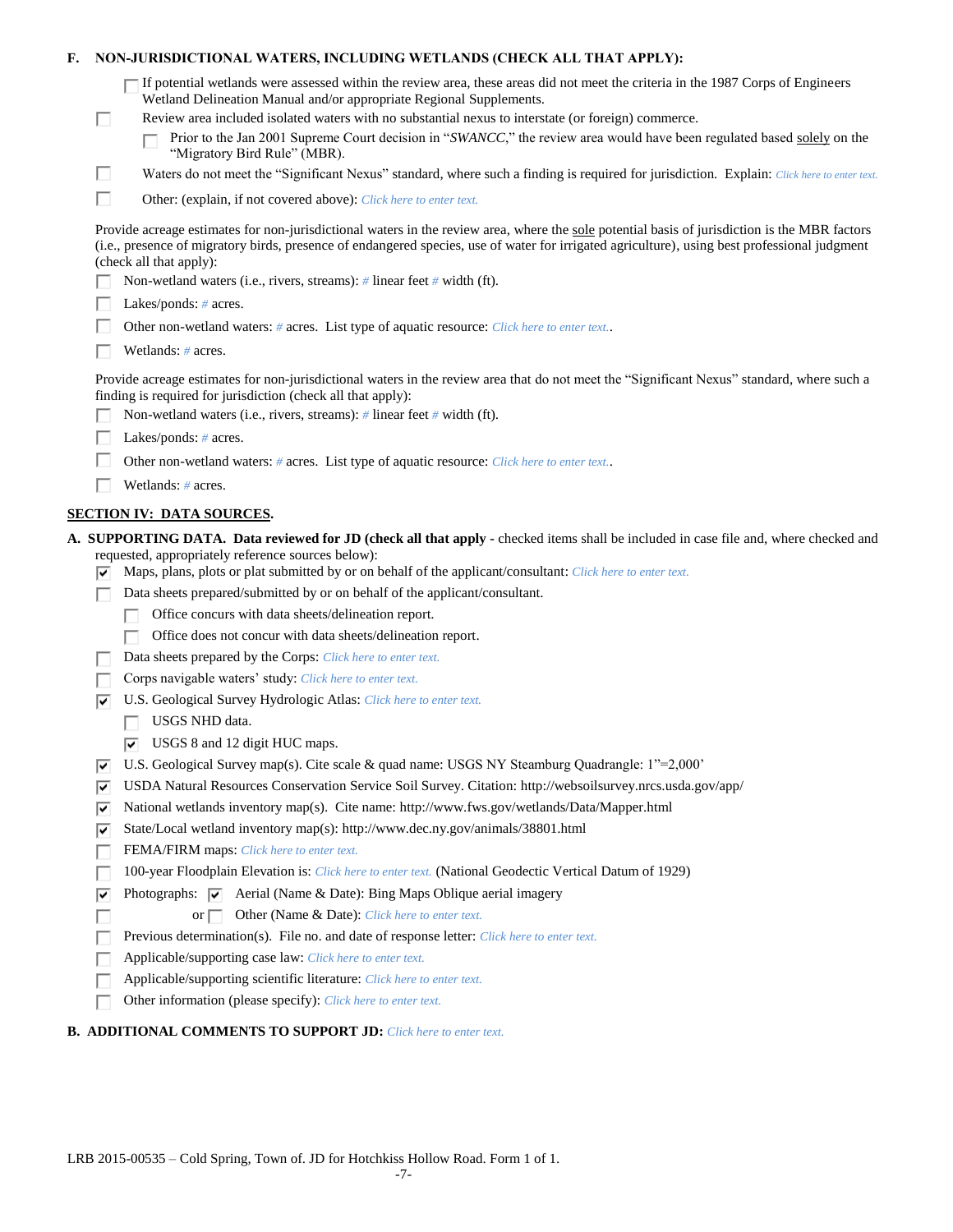Katie A. Buckler Date Project Manager

July 13, 2015